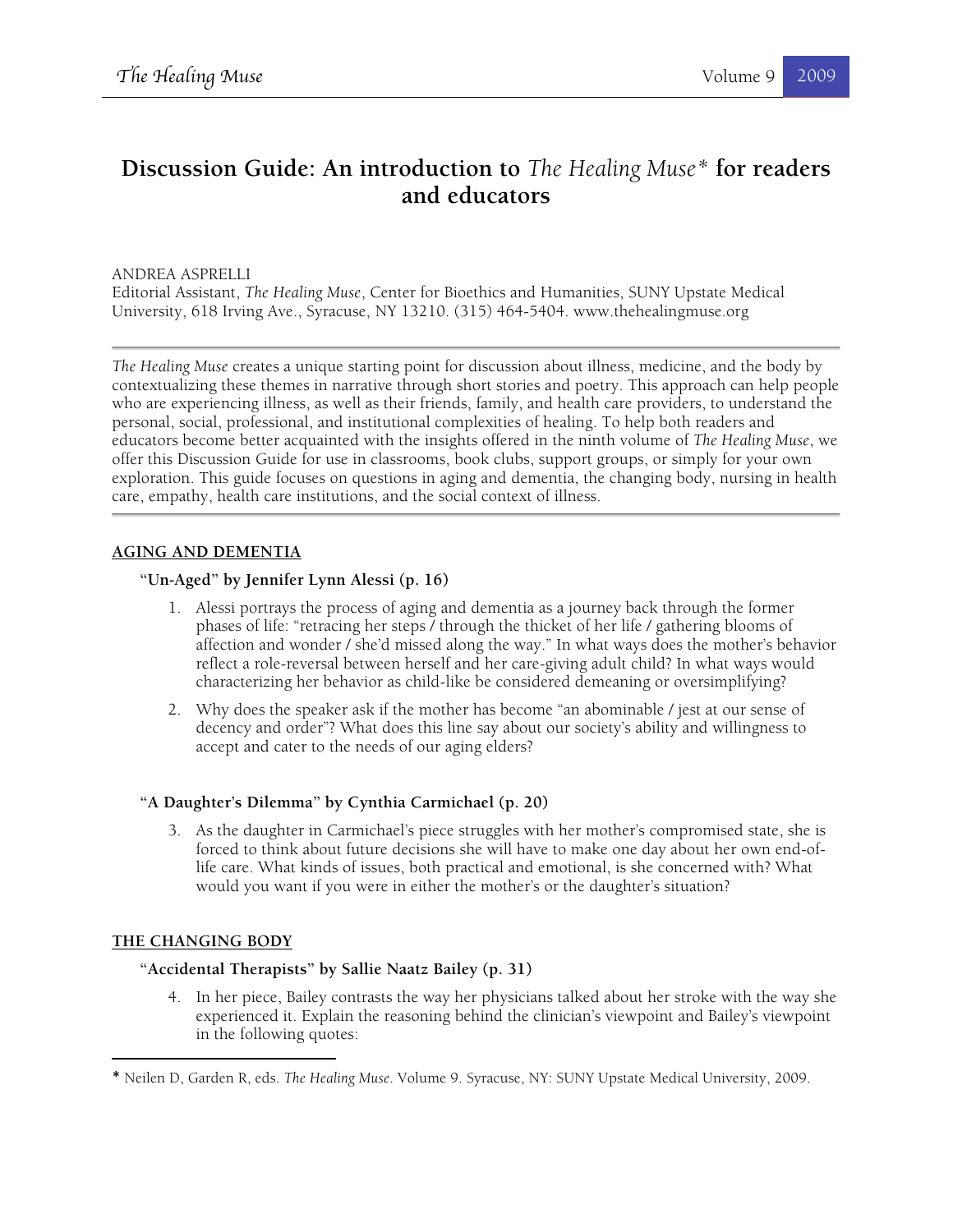- o "My good luck! I was 'lucky' that it wasn't closer because the neurologist informed me that my side would have been paralyzed."
- o "…in medical parlance strokes are called 'events,' which conjures something like ski competitions at the Olympics."
- 5. Disability activists often argue that the capability of people with physical impairments is severely underestimated by the able-bodied. Bailey comments that her inability to draw "wasn't a physical problem, but rather—a mental one." How do you think certain societal norms could have influenced her beliefs about her own ability after her stroke?

### **"Hip Precautions" by Johanna Shapiro (p. 6)**

- 6. Shapiro frames the presently aging generation in light of their earlier days, when they demonstrated against Vietnam, created the Earth Day movement, and marched for civil rights, women's rights, and reproductive rights. What is the poem exhorting them to do? How should clinicians understand these aging citizens?
- 7. In her poem, Shapiro is talking directly to the post-WWII "baby-boomers." As this generation ages, the segment of our population that is over age 65 is growing faster than the population as a whole. What kind of long-term effects will this temporary expansion of the country's older population have on health care services, programs like Medicare, and the practice of medicine?

## **NURSING IN HEALTH CARE**

### **"Dying Mother" by Paul David Adkins (p.18)**

8. In Adkins' poem, he brings to light the importance of caring health professionals, and specifically the ways in which nurses have served as comforters at the start and at the end of life. Describe how important it is, both to the speaker and his mother, to have "someone / flesh and bone to hold her hand" as a component of comprehensive, compassionate health care.

#### **"The Ironman" by Burson Richards (p. 93)**

9. In Richards' story, the new doctor finds himself unprepared to maneuver the different health care barriers that go along with working in an impoverished, urban setting. In what ways did the socio-economic status of patients affect the concerns and duties of Star and the nursing staff? Contrast the role of the head nurse with the role of the physician in the dialysis clinic, and explain the dynamic of this relationship.

## **EMPATHY**

## **"From the Heart" by Carol Scott-Conner (p. 25)**

- 10. Carol Scott-Conner interplays the narrator's experience with serious illness with that of her patient Sharon, who is diagnosed and treated for breast cancer. In what ways does the narrator draw on her own experiences to develop understanding for Sharon's position?
- 11. Developing empathy for patients through narrative is an important part of clinical care, but empathy is not without its limitations. In debating how best to comfort Sharon, the narrator remembers "we are in Sharon's story, not mine," (p.27). Explain why you think the she chose not to divulge her own story, and instead to respond the way she did.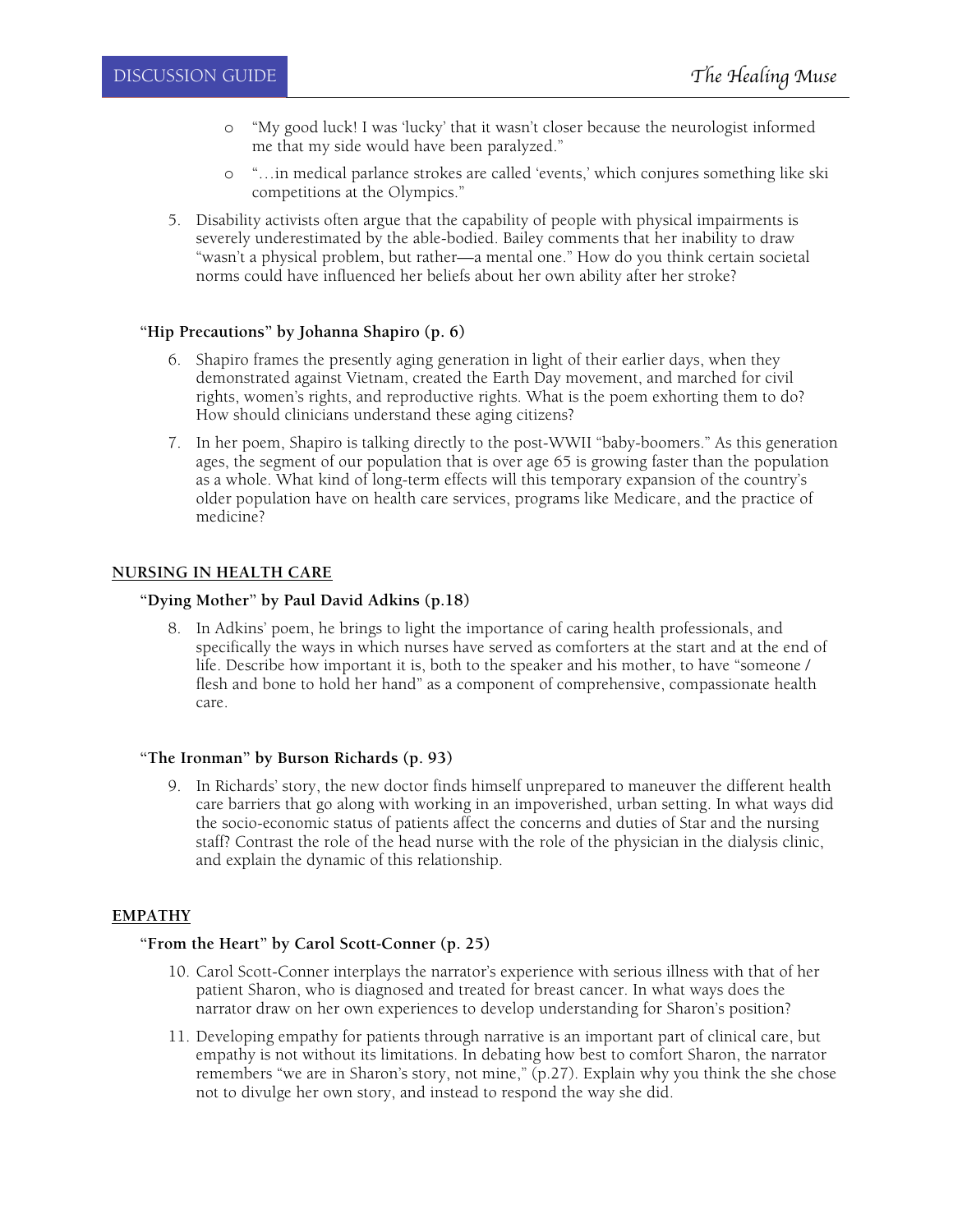#### **"Self-Exam" by Jane S. Attanucci, (p. 69)**

- 12. In Attanucci's story "Self Exam," Marian Crowley is comforted by the warmth and kindness of the receptionist, Naomi, during her follow-up mammogram. What kind of social support network does Marian have? What clues do you think Naomi picked up on to deduce Marian's social situation and needs? Was it Naomi's job to do so?
- 13. The physical design of a space can encourage or discourage certain kinds of social behaviors. What characteristics of the waiting room and changing area could be considered isolating? Where is Marian when she learns the results of her mammogram? How would you improve the design of the clinic?

#### **HEALTH CARE INSTITUTIONS**

#### **"And Then Something Familiar" by Adam Philip Stern (p. 64)**

14. Stern's piece gives the reader a glimpse at the inner workings of a hospital, including the systemic and institutional barriers to care that come with it. What aspects of the hospital setting make it difficult to provide patients with optimal care? Could the student have done anything to help Mrs. Wiggington in light of these obstacles? What responsibility, if any, do health care professionals have in helping to establish more ethical systems of health care delivery?

#### **"The Country of Illness" by Meryl Natchez (p. 46)**

15. In Natchez' poem, she describes her journey to the "Country of Illness." Interestingly, the speaker is just as concerned with adjusting to life in the hospital as she is with her illness itself. Discuss features of the hospital that would make the environment stressful. What affect can these features have on health and recovery?

#### **SOCIAL CONTEXT OF ILLNESS**

<u> 1989 - Johann Stein, fransk politik (d. 1989)</u>

#### **"Band Aids" by Robin Reid (p. 2)**

- 16. In Reid's story, Ms. White is characterized as a troublesome, "non-compliant" patient, whose medical visit is a draining experience for all involved. Despite receiving multiple consultations from a variety of specialists, Ms. White's condition remains unchanged, and the medical team appears reluctant to explore the situation further. Explain what they could have learned from asking Ms. White the following questions:
	- o Social Support. Do you have friends or relatives that you can call on for help? Do they live with you or close by?
	- o Life Control. Do you ever feel that you're not able to afford food, medications, medical expenses, etc?
	- o Literacy. Do you have trouble reading your medication bottles, instructions, or other patient information?†
- 17. The physician and nursing staff at the clinic see Ms. White as someone who is difficult to care for and whose illness is complicated to treat. How does a clinician handle an "unlikeable" patient?

<sup>†</sup> Green AR, Betancourt JR, Carrillo JE. Integrating social factors into cross-cultural medical education. 2002 Acad Med 77;3: 195.